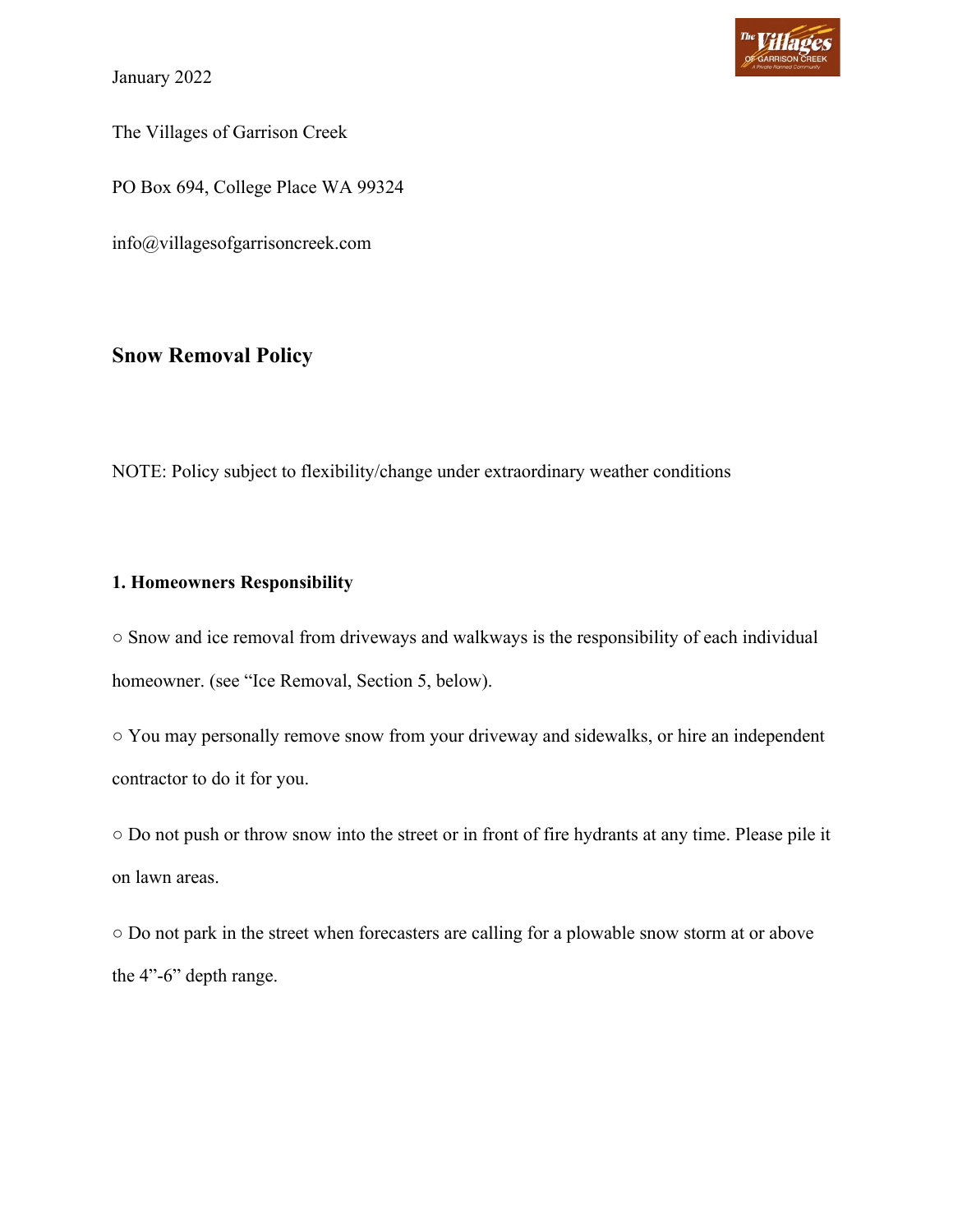### **2. Streets**

○ The Villages snow removal contractor will follow the city of College Place's plowing guidelines, which sets a 4"-6" snowfall accumulation as its minimum depth for plowing streets. Plowing priority will be in the following in order: (1) Main arterial: Garrison Village Way; (2) Feeder Road: Creekside Drive; (3) Hills: Crestlane Drive (Hawk Hill); (4) All other Villages roads and alleys.

#### **3. Garrison Village Way Sidewalks and Walking Trail**

○ The Villages snow removal contractor will first clear the sidewalks on the southside of Garrison Village Way and then the walking trails. The north sidewalks on Garrison Village Way will not be maintained. The South of the Creek trails are **not** maintained.

### **4. Mailboxes and Fire Hydrants**

○ Move vehicles off the street, if temporarily parked there, and away from mailboxes and fire hydrants. If vehicles are parked in front of mailboxes and fire hydrants, the snow removal contractor cannot plow or shovel the street in front of them.

○ If mailboxes are blocked, the mailman will not deliver mail. If the fire hydrants are blocked, fire trucks will not be able to quickly access them if a house is on fire.

#### **5. Ice Removal**

○ Elimination of ice patches from driveways and walkways in front of your own home is the responsibility of the homeowner.